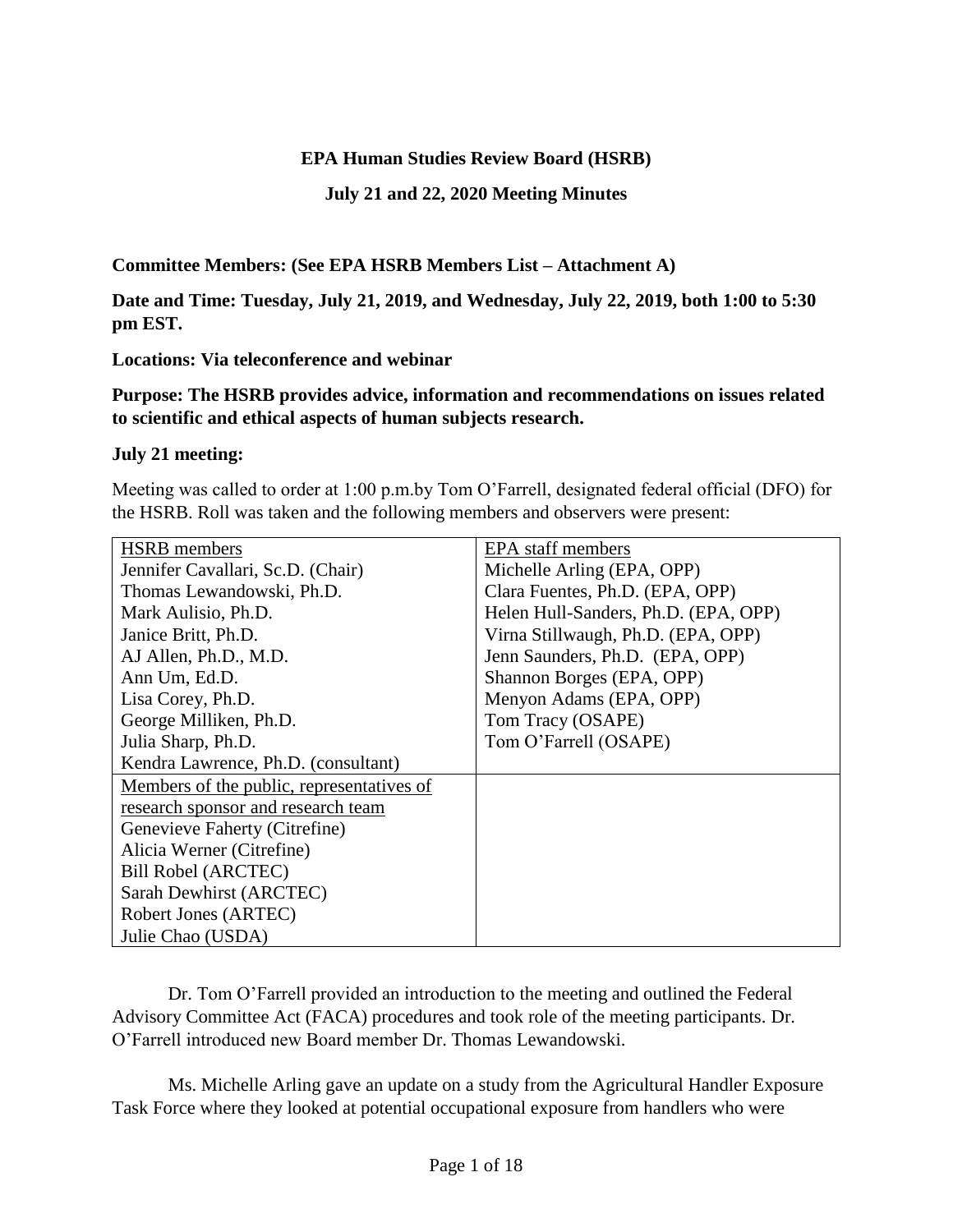mixing, loading, and transferring pesticides using a closed system reviewed by the HSRB. The Board had some recommendations for conducting different statistical analyses. EPA has acted on the Board's review by analyzing the differences in container type via regression (log exposure vs. log amount of active ingredient handled). The additional analysis support the original conclusion presented by EPA using mixed model ANOVA. Because this analysis found that there was no difference in the container type, meaning returnable or non-returnable containers, the data from both will be combined. EPA is planning to finalize its review and after coordinating with our regulatory stakeholders, may begin using the data in the late fall or early winter of 2020. Finally, the EPA review will include a synopsis of the HSRB's review and our response to that review. The finalized review can be shared with the Board.

The Board reviewed one study during the session on July 21, 2020, **"**A Single Group Trial to Determine the Complete Protection Time of an Insect Repellent Formulation Containing 30% Citriodiol ® (Oil of Lemon Eucalyptus) against three species of ticks."

The Agency's scientific review of this study was presented by Dr. Clara Fuentes of EPA's Office of Pesticide Programs (OPP). The purpose of the study was to determine the complete protection time for Citriodiol ®, a skin-applied repellent containing 30%, by weight, of the active ingredient oil of lemon eucalyptus, against ticks. The repellency testing was conducted with 25 subjects per species and involved three tick species that have been identified as representative public health risks. The study was conducted in compliance with GLP requirements and according to OCSPP 810.3700 Guidelines. The protocol was IRB-approved with revisions of the protocol version 1.0 as amended. Protocol Revision 1 was created in July of 2017 and was reviewed by EPA and HSRB and the final protocol version 3.4 became effective on October 10th, 2019. There were 10 deviations from the approved protocol that were determined not likely to compromise the validity of the data submitted. Protocol deviations included when excessive time points were missed with more than one individual due to a lack of questing behavior observed with *Dermacentor variabilis.* The protocol was modified, and testing was repeated with *Rhipicephalus* ticks and found acceptable. A miscalculation occurred and the dose was calculated across 24 subjects instead of 25. The higher dose of 0.801 microliters per square centimeter was calculated by mistake and used during testing with some subjects until the error was identified. The difference from the standard consumer dose calculated across 25 subjects was 0.008 microliters per square centimeter, which is within the margin of error. Therefore, the data for those individuals that received the slightly higher dose was included in the determination of complete protection time. Subsequently, testing continued with the correct dose of 0.793 microliters per square centimeter. The secondary objective was to determine the typical consumer dose that people apply to themselves. Repellency was tested using the standard consumer dose measured in milliliters per square centimeters of the skin surface area. The average consumer dose was determined to be 0.793 milliliters per square centimeter. The sponsor chose this over the EPA standard dose because they expected the calculated dose to be significantly higher, since the EPA standard dose is derived from calculated doses from applications to lower legs from mosquito studies. The average consumer dose used for testing repellency was adjusted to the surface area of subject forearms by multiplying the sum of three measurements of arm circumference by one third of the forearm length. Skin repellency questing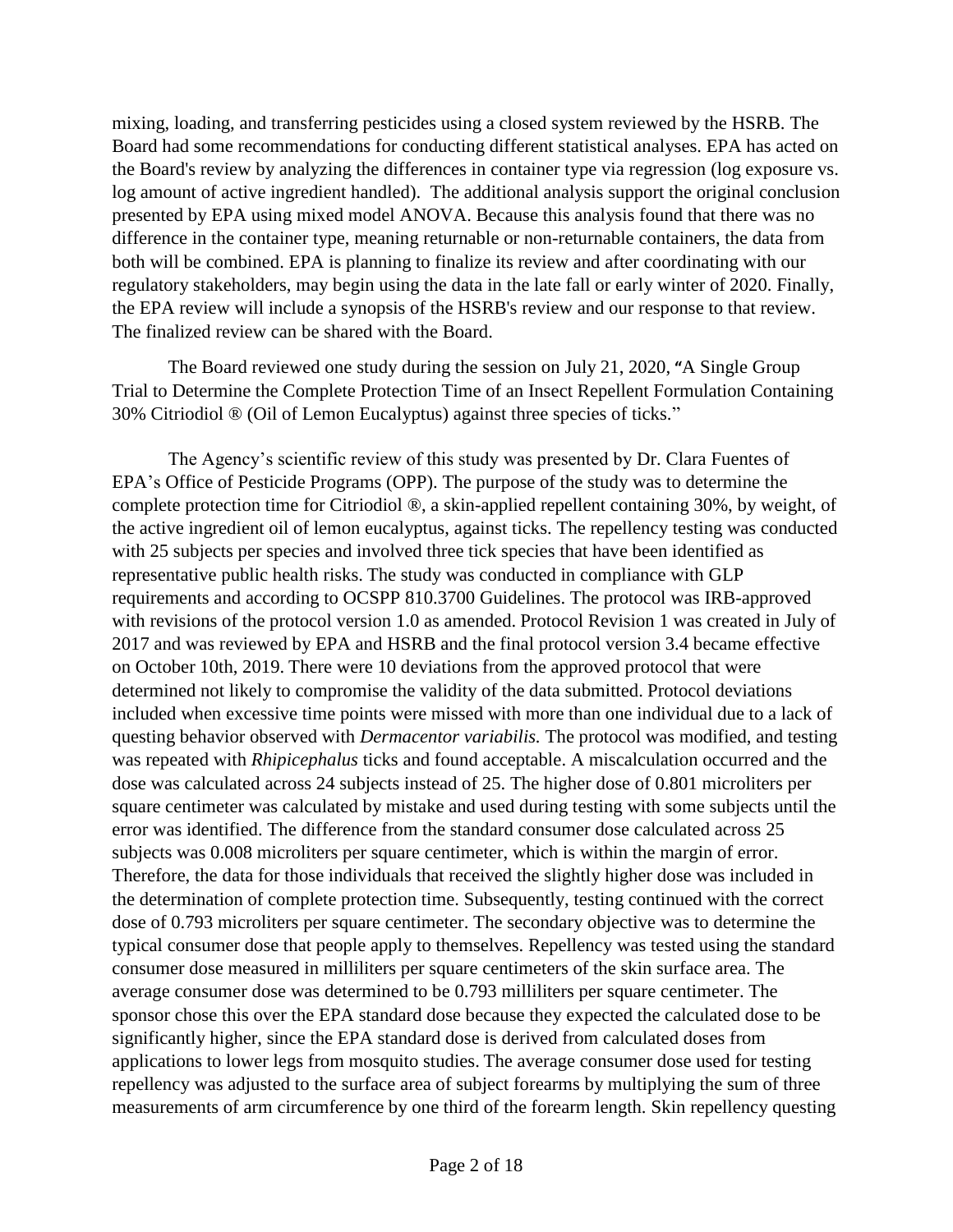tests were conducted and the data were statistically analyzed to calculate a median complete protection time with 95% confidence interval. The tick species used were *Amblyomma americanum, Ixodes scapularis, and Rhipicephalus sanguineus*. For *Amblyomma americanum*, the median complete protection time could not be calculated because 15 subjects out of 25 were right censored (more than 50% of subjects ended the test without complete protection time). The calculated median complete protection time for *Ixodes scapularis* was 290 minutes. The calculated median complete protection time for *Rhipicephalus sanguineus* was 512 minutes, approximately eight hours. The complete protection time is measured for each individual testing a specific species of tick. Once all testing is completed with that species of tick, the median complete protection time for the specific tick species is calculated by evaluating all of the individuals' complete protection times. This process is repeated to measure the complete protection times and to calculate the median complete protection times for each species of tick tested. Based on EPA guidelines, the efficacy claim on the label should be based on the most conservative median complete protection time of three species. In conclusion, the study was conducted in conformity with EPA Guidelines 810.3700 for testing repellents applied to human skin and with revised study protocol and the GLP requirements. The data supports the label efficacy claim of four hours complete protection time based on the most conservative median complete protection time of the three species.

The Board asked questions about the science presentation. Dr. Tom Lewandowski asked the conclusions of weighing the spray bottle before and after application. Dr. Helen Hull-Sanders said EPA would include that in the final report. Dr. Lewandowski asked about one subject who said they did not know how to use the applicator and whether that data should be included and the observation that the application amount of the product was different than the standard amount. Dr. Fuentes said that the data were not analyzed for outliers and that data from that subject was included. Dr. Lewandowski had a concern that up to 80% of the product was lost into the gloves and asked EPA if there was a comment on that. Dr. Fuentes said that the measurement for glove absorption was not very accurate and that there was no correlation between the amount of product lost in the gloves and CPT and she agreed that this should be explained in EPA's report. Dr. Kendra Lawrence had a question about why the *Dermacentor t*ick species was replaced with *Rhipicephalus*. Dr. Hull-Sanders said *Rhipicephalus* has better questing behavior and that would be clarified in EPA's report*.* Dr. George Milliken asked if there was any insight on why the CPT values on the last seven days of testing were all small. Dr. Hull-Sanders said there was really no explanation for that.

Ms. Arling of EPA OPP reviewed the ethical aspects of the study protocol. In the first phase, 25 subjects were enrolled and completed the dosimetry study. In total, 65 subjects consented and participated in at least one test day. Of those, 33 were female and 32 were male. EPA concluded that this testing was in substantial compliance with the protocol. The study report noted a total of eight adverse events. Six were related to bites by ticks or mosquitoes and none of these had lasting effects on the subjects. All subjects were compensated in accordance with the proposed amounts in the protocol. The protocol was amended five times. This included adding another species of tick to replace *Dermacentor* and to clarify the stopping rules and handling of data where there were missed time points due to a lack of tick questing behavior. All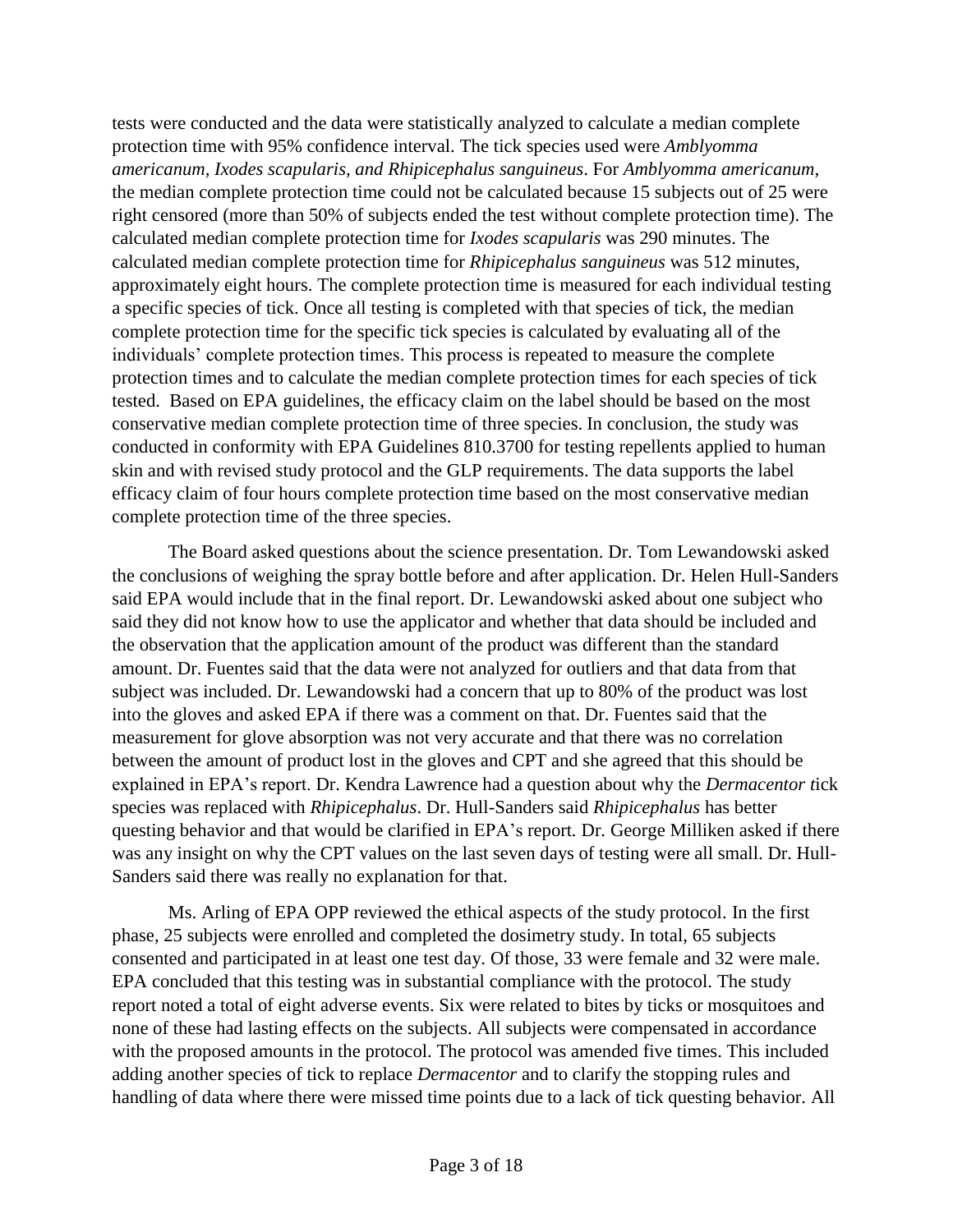of the amendments were approved by both overseeing institutional review boards before they were implemented and did not impact the subjects overall welfare or safety. One deviation of the protocol was the miscalculation of consumer dose. Upon discovery, the study team put in place additional quality assurance checks to ensure that all data collected were included in tables before performing any calculations or analysis. There were also two instances of applications made to the incorrect arms. Another deviation occurred when a subject who was engaged in a test requested to end his potential station before CPT was achieved. None of the deviations had a negative impact on the health or welfare of the subjects. EPA reviewed the protocol and presented it to the HSRB in April of 2018. The HSRB's review noted that, with modifications recommended by EPA and the HSRB, the study would likely meet the applicable requirements of the Human Studies Rule. Following this review of the protocol, the study director addressed all comments and resubmitted the protocol to two overseeing IRB's. After approval from both overseeing IRBs, the research was initiated. EPA determined that the Western IRB review complied with the requirements of 40 CFR 26 subparts K through L, which is EPA Human Studies Rule. The research was overseen by two IRBs: the Western Institutional Review Board, and the London School of Hygiene and Tropical Medicine's Interventions Research Ethics Committee. All subjects were at least 18 years old and no pregnant or nursing women were enrolled based on pregnancy testing conducted on each day of testing. The study was conducted in substantial accordance with the protocol as approved and amended and conducted in accordance with practices that EPA concluded were at least as protective as those at 40 CFR 26 subparts K through L. Based on all available information reviewed, EPA concluded that the research was conducted in substantial compliance with procedures as protective as those in EPA Human Studies Rule.

The Board then asked questions regarding ethics review of the study. There were no questions regarding the ethics review of the study.

A public comment was given by Genevieve Faherty of Citrefine.

The HSRB's scientific review was presented by Board members Drs. Corey and Lewandowski and consultant Dr. Lawrence. Dr. Corey noted that the study protocol was reviewed by the HSRB in April 2018, and there were several recommendations by EPA and the HSRB at that time. Dr. Corey commented on the mistake in the calculation of the average consumer dose across 24 individuals other than 25 individuals but that the difference was within the standard error of the mean application rate and it would have minimal impact on the conclusions of the study. However, Dr. Corey noted that it was concerning that the study proceeded to that point. Dr. Lewandowski stated that the study does generate reliable data for both the consumer dose and the CPT. Dr. Lawrence said that overall the study was robust and provides a good measure of a product that is a public health product and intended to be used in that way.

The Board's statistical review was given by Dr. Julia Sharp. Dr. Sharp stated that appropriate descriptive statistics were used for establishing the CPT. Dr. Sharp recommended that the EPA report be more clear about the tick species that a CPT could not be established for, and why the report says it can be estimated but not calculated. Dr. Sharp stated that the Kaplan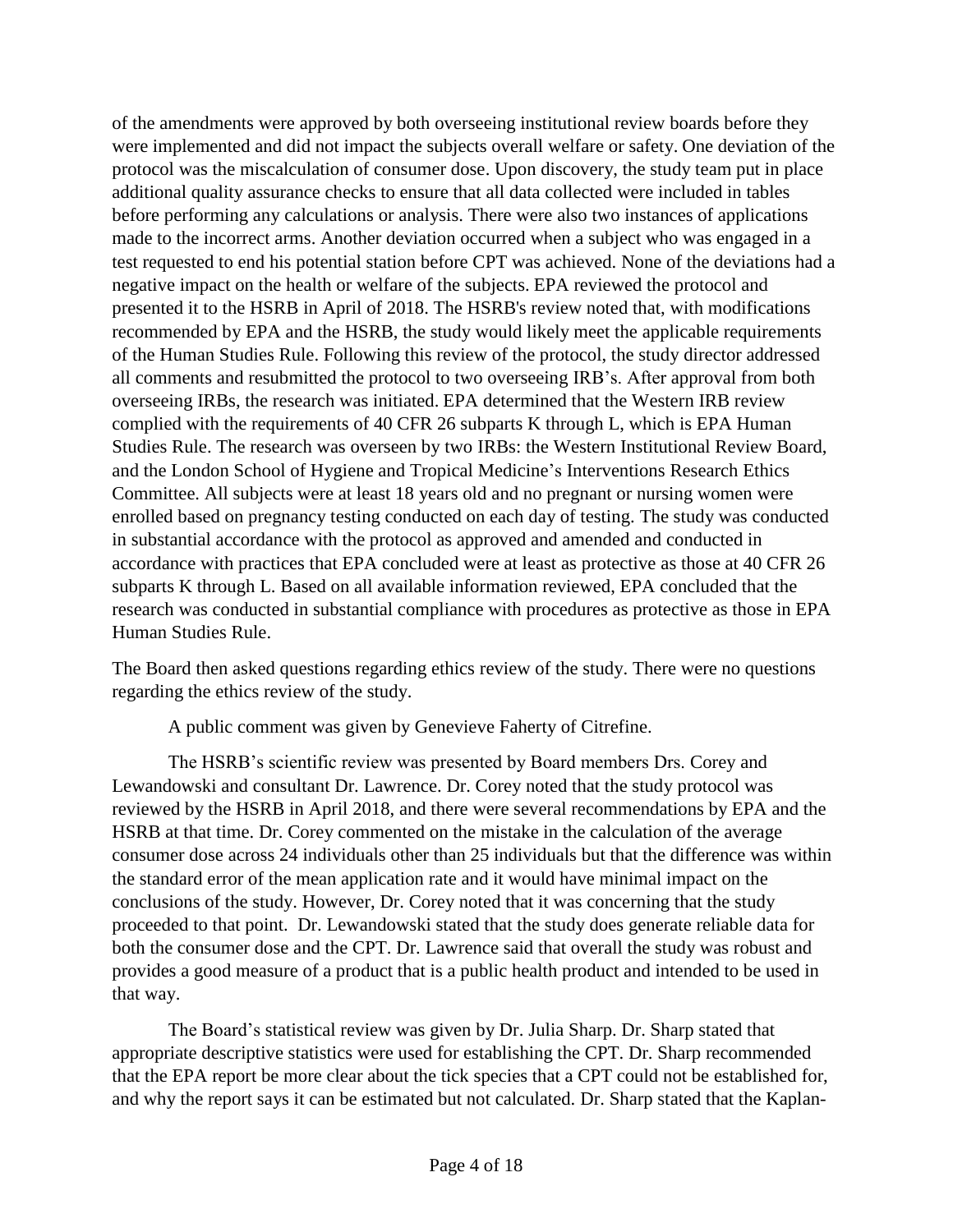Meier analysis is appropriate to establish the median CPT and the median CPT is listed for all three species of ticks, even though more than half of the subjects tested with the *A. americanum*  were right censored. Dr. Sharp recommended that the EPA clarify the justification for that in the report. Dr. Sharp also questioned whether the EPA report should say that among the three species tested, *I. scapularis* was recorded with a lowest median CPT of approximately four hours, instead of lowest CPT. Dr. Sharp concluded the research summarized in the report generated scientifically reliable data useful for deriving a typical consumer dose and estimating the median complete protection time of the product. Dr. George Milliken had a concern that using the median CPT of 4 hours means that it works for 50% of the people but not the other half. Dr. Lewandowski questioned why the median CPT is rounded down from 4.9 hours to 4 hours. Dr. Milliken suggested the CPT might be stated as approximately 4 hours. Dr. Lawrence said that this is EPA's policy to round down and that should be applied consistently to all product labelling. Dr. Hull-Sanders acknowledged rounding down is part of EPA's guidance. Dr. Cavallari said that there was some concern about the fact that the original calculation excluded one of the participants' data. Dr. Lewandowski suggested that the product label state all the ingredients in it. Dr. Lewandowski said it was helpful that EPA looked into whether there was any relationship between the amount of material still present on the glove and the measured CPT. The Board voted unanimously on the following answer to the science charge question: "The HSRB concludes that the research summarize in single group trials to determine the complete protection time of an insect repellent formulation containing 30% Citriodiol®, oil of lemon eucalyptus, against three species of ticks, provide scientifically reliable data useful for deriving a typical consumer dose and estimating the amount of time the product tested repels ticks."

Dr. AJ Allen presented the HSRB's ethics review of the study. Dr. Allen stated that out of 188 potential subjects identified by recruiting, there were 70 people who gave consent to participate in one or both phases of the study, and 65 individuals who actually participated in at least one testing event. Dr. Allen noted that oil of lemon eucalyptus has been registered by the EPA, and was found to present little or no risk when used as directed. Other hazards were addressed via precautions outlined in the protocol and were followed during this study. A draft protocol was reviewed by Western IRB and then sent for review by EPA. The protocol was then reviewed and discussed with HSRB on the 24th of April 2018. The HSRB report that was dated in July 2018, concluded that with modifications recommended by EPA and HSRB, the study's likely to meet the applicable requirements of 40 CFR Part 26, Subparts K-L. Dr. Allen said the protocol on related materials was subsequently revised to address the concerns that had been raised by EPA and the HSRB. The inclusion and exclusion criteria, listed in the study report in the EPA Ethics Review, were appropriate to meet the needs of the study and to minimize risk to study participants. One subject experienced swelling on the arm from after study participation, and that was diagnosed as a toxic effect of venom of other arthropods. That individual recovered without any lasting effects. There also was one subject who experienced a suspected tick bite and had a red area surrounding the site and itching. That itching was treated with an anti-itch cream and resolved. Two subjects experienced a general ill feeling and one of these people experienced fatigue, a headache and fever, and noted that her participation coincided with an exam period and that the symptoms might be related to stress. The medical monitor that evaluated this incident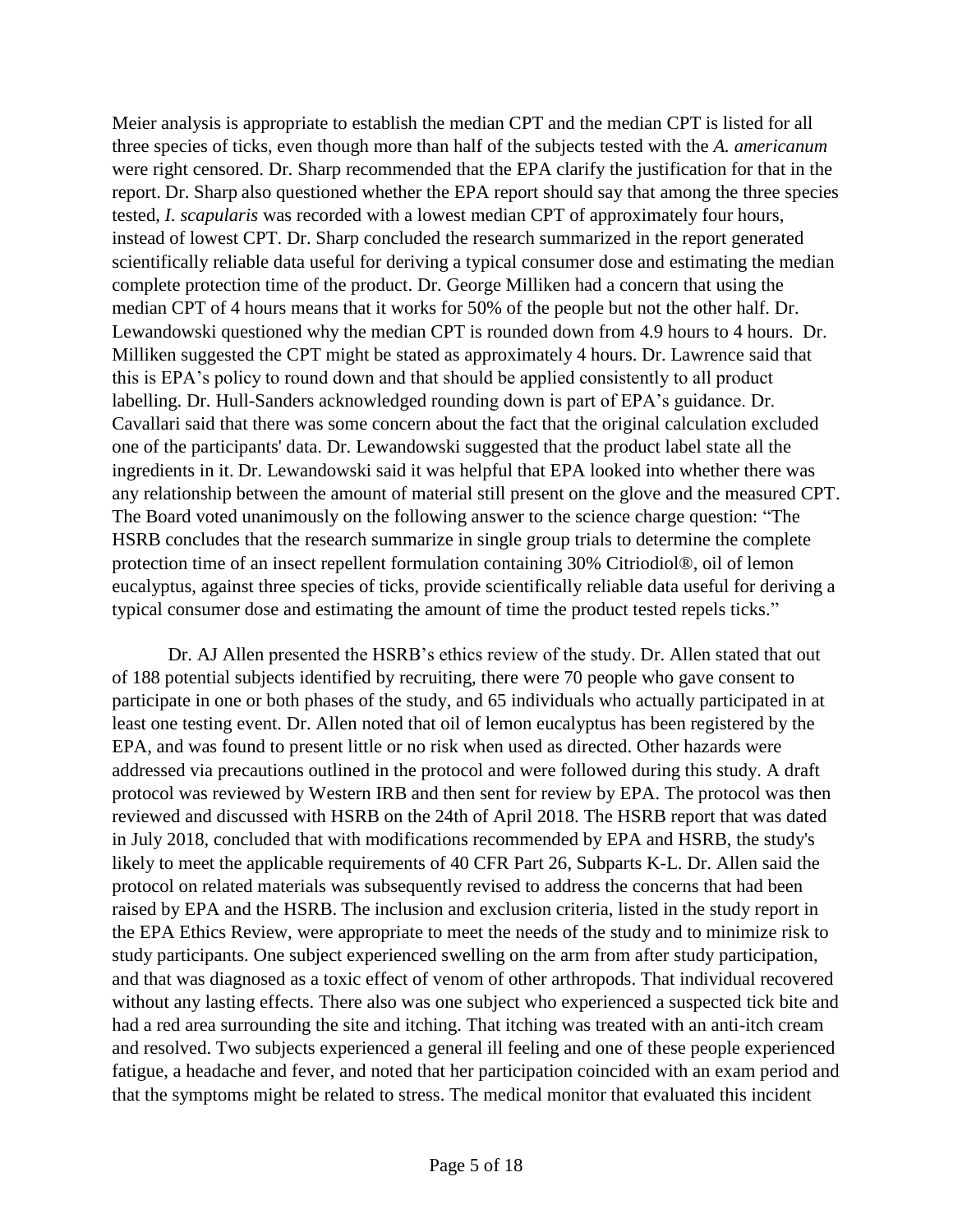determined that it was not related to study participation. There was a second subject with general ill feelings, who reported dizziness and was seen by a medical professional. The medical professional felt the dizziness was due to possible dehydration or a drop in blood pressure related to temperatures in the laboratory. That adverse event was also determined to not be study related. Both of these individuals recovered without any lasting effects. Dr. Allen stated that the protocol was amended five times and all amendments were reviewed and approved by both Western IRB and the LSHTM Ethics Committee, following the regulations and policies of those IRBs. Dr. Allen agreed with EPA's assessment that none of the amendments directly impacted the health, safety, or welfare of the subjects in the study. After reviewing the materials provided by EPA to the HSRB, Dr. Allen concluded that this study was conducted in substantial compliance with procedures that are at least as protective of subjects as all the applicable provisions of the Common Rule, as codified by the EPA and other federal agencies. Dr. Allen concluded that the available information supports that the study, a single group, to determine the complete protection time of an insect repellent formulation containing 30% Citriodiol ® oil of lemon eucalyptus against three species of ticks, was conducted in substantial compliance with the procedures at least as protective as those in the applicable requirements of 40 CFR Part 26, Subparts K-L. The Board voted unanimously in the affirmative to the charge question: Does the available information support a determination that the research was conducted in substantial compliance with procedures at least as protective as those in the applicable requirements of 40 CFR Part 26, Subparts K-L?

This concluded the Board's session for July 21, 2020 and the meeting was adjourned.

# **July 22 meeting:**

Meeting was called to order at 1:00 p.m.by Tom O'Farrell, designated federal official (DFO) for the HSRB. Roll was taken and the following members and observers were present:

| <b>HSRB</b> members                       | <b>EPA</b> staff members    |
|-------------------------------------------|-----------------------------|
| Jennifer Cavallari, Sc.D. (Chair)         | Michelle Arling (EPA, OPP)  |
| Mark Aulisio, Ph.D.                       | Timothy Leighton (EPA, OPP) |
| Janice Britt, Ph.D.                       | Timothy Dole (EPA, OPP)     |
| AJ Allen, Ph.D., M.D.                     | Alicia Denning (EPA, OPP)   |
| Ann Um, Ed.D.                             | Tom O'Farrell (OSAPE)       |
| Lisa Corey, Ph.D.                         |                             |
| George Milliken, Ph.D.                    |                             |
| Julia Sharp, Ph.D.                        |                             |
| Members of the public, representatives of |                             |
| research sponsor and research team        |                             |
| Brian Lange (Lange Research and           |                             |
| Consulting)                               |                             |
| Cameron Lange (Lange Research and         |                             |
| Consulting)                               |                             |
| Jonathan Cohen (ICF, contractor to EPA)   |                             |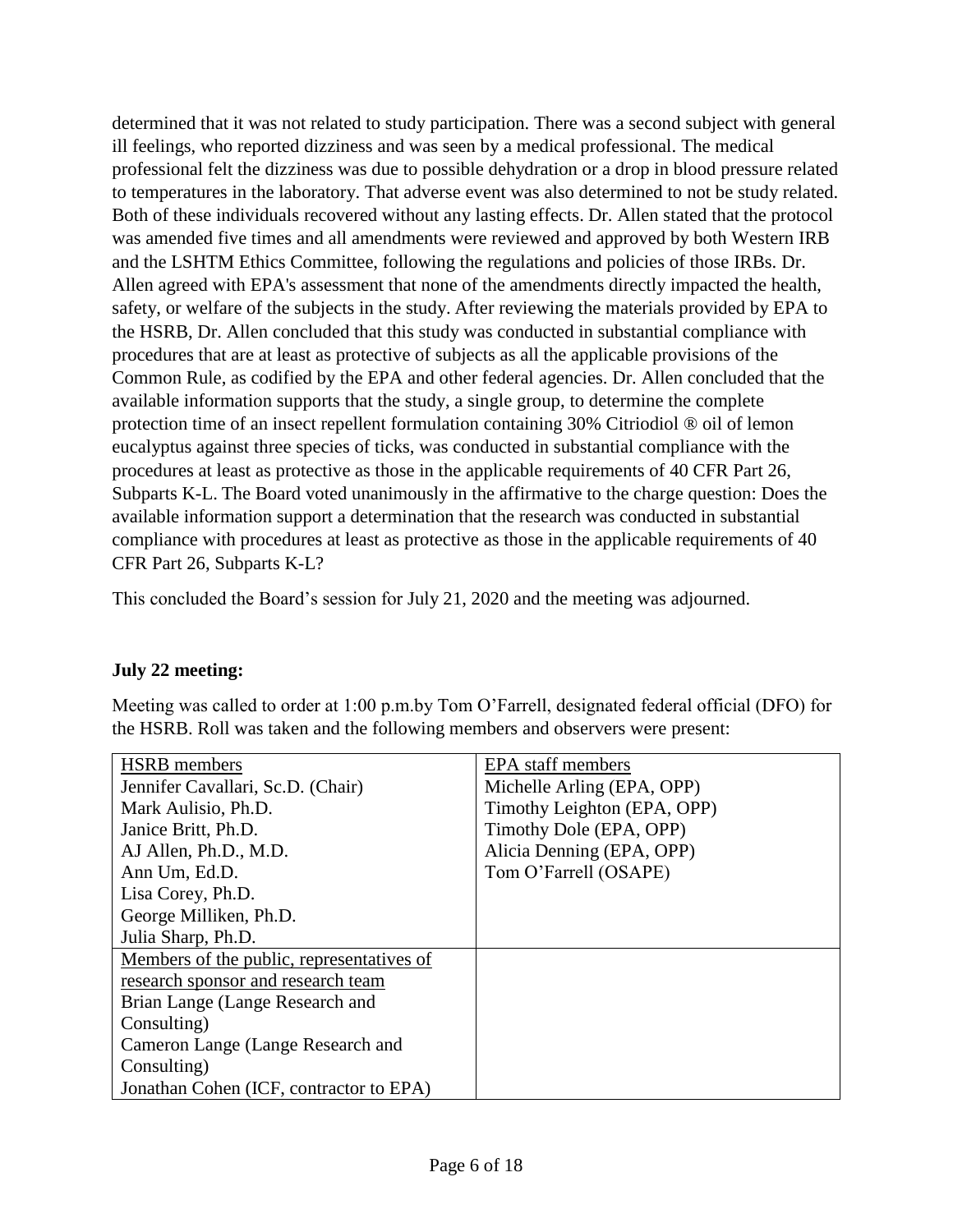| Leah Rosenheck (LR Risk Consulting)     |  |
|-----------------------------------------|--|
|                                         |  |
| Michael Bartels (Dow Chemical)          |  |
| Renee Daniels (Perspective Consultants) |  |
| Kate Sande (EcoLab)                     |  |
| Julie Chao (USDA)                       |  |
| Has Shah (ACC)                          |  |
| Tom McDonald                            |  |
|                                         |  |

Dr. O'Farrell provided an introduction to the meeting and outlined the Federal Advisory Committee Act (FACA) procedures and took role of the meeting participants.

The Board reviewed one protocol on July 22, 2020 "A Study for Measurement of Potential Dermal and Inhalation Exposure During Pressurized Hand-Wand Spraying of Antimicrobial Products along with Study Addendum: Addition of Electrostatic Sprayers (AEA14)" by the AEATF.

The Agency's scientific review of this study was presented by Mr. Timothy Leighton of EPA OPP. The protocol examines dermal and inhalation exposure to antimicrobial products during use of pressurized wand equipment. This protocol has been in development by the AEATF for many years and was developed pre-COVID. The AEATF submitted an addendum to the original protocol to add monitoring of applicators using electrostatic sprayers. Use of this application method has increased significantly recently as a way to disinfect surfaces indoors in light of COVID-19. The study is meant generate comprehensive exposure data, unlike existing studies that monitor exposures separately and analyze "incomplete body parts." The study analyzes indoor vs. outdoor use of the equipment, dry environment vs. wet environment, and scenarios in which residential consumers and professionals typically use the equipment. There are three test groups in the proposed study, each with two units of exposure: 1A, 1B, 2A, 2B, 3A, and 3B. Scenario 1A and 1B will use outdoor spraying. Scenario 1A will have 18 monitoring events with volunteers that are consumers (general population) who are going to be using manually powered handheld tanks and hose and sprayers. With those 18 monitoring events, they will have a dermal set of exposure numbers and an inhalation set of exposure numbers. Also, for outdoor monitoring (Scenario 1B) the study will have 18 different professional applicators using mechanically powered, handheld, portable spray tanks. The 18 individual participants will also be monitored for dermal and inhalation exposures. Scenarios 2A and 2B examine manual, handheld, or electrostatic sprayers used in an indoor environment. Scenario 2A represents a situation in which a professional might use a hand-held tank and backpack sprayer indoors on hard surfaces typically for mold after a flooding event or disinfectants. Scenario 2B will collect a separate set of exposure data specifically for applicators using electrostatic sprayers indoors. Scenario 3 consists of wet environments and the subjects are professionals. The scenario for exposure being examined includes usage of a sprayer at food processing plants. The difference between 3A and 3B is the amount of PPE worn by the subjects; Scenario 3A includes subjects wearing the labeling-required PPE, and Scenario 3B includes subjects wearing additional PPE (e.g., raincoats, waterproof pants) reflective of the typical pre-application activity of spraying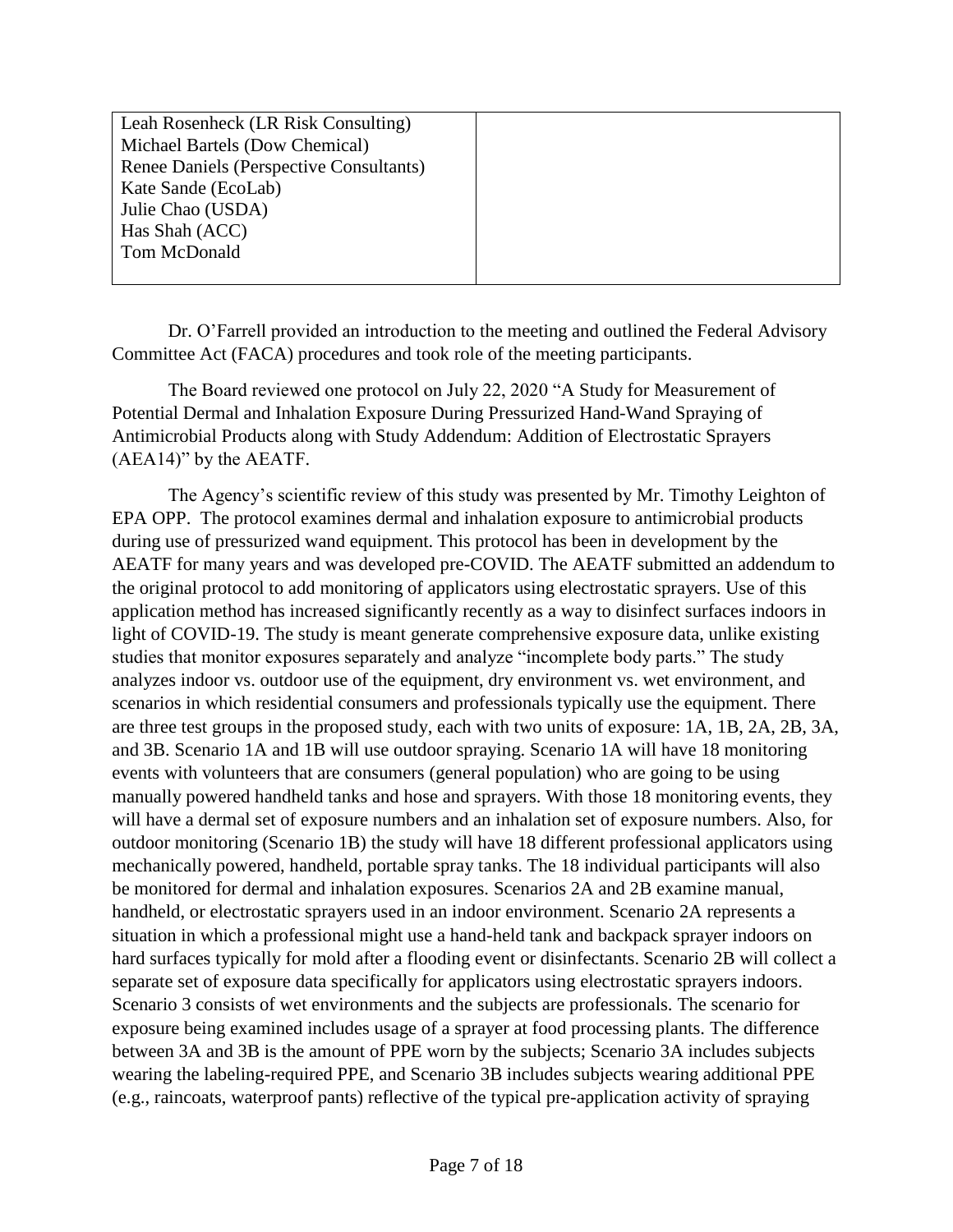down the area to be treated with hoses. The objective of the study is to develop more accurate information on exposures to antimicrobials, to support EPA's exposure assessments, which eventually go into EPA risk assessments and get put onto the labels to communicate to the users on how to, in this instance, use to spray and treat hard surfaces. One of the test mixtures (prior to dilution) will contain 5.5 % QAC, that is it contains 5.5% ADBAC and DDAC total, and the other one is 7.5% total QAC. There is a 90-day dermal rat study using ADBAC giving a LOAEL at about 1%, at 80 µg per cm<sup>2</sup>. Based on the low concentration of ADBAC in the study, "...the highest concentration of total Quats that will be sprayed is 1160 ppm (1160 ppm total Quats of which ADBAC accounts for 40%), equivalent to 0.0464%" for dermal contact. In the rat study for DDAC, there were no observed effects at a concentration higher than that used by participants of this study. Unit exposures for indoors versus outdoors were separated. Product labeling information will be based on the scenario that generates the most exposure. The proposed lowest amount of test chemical used was reduced from 215 parts per million to 100 parts per million, to be able to get a bigger range to detect proportionality and get a better estimate on the power. Air temperature, humidity, the spray volumes, and the exposure durations will be collected. All participants will wear safety goggles or glasses and will be assigned a specific spray volume. The study will use the OVS tubes for measuring inhaled residues and the PPI samplers for respirable residues. In conclusion, EPA thinks that the study is going to fill an important data gap and cannot be done except for research with human subjects. The study has a clear scientific objective and as designed it should produce data adequate to achieve that objective.

The Board asked questions about the science presentation. Dr. Corey asked if participants will be working as part of a crew. Mr. Leighton said that crews will not be included in the study. Dr. Britt asked about whether the safety data sheet recommended gloves for prolonged use and if the products that people are going to be using in the field are going to be higher concentrations or lower concentrations, or a set concentration. Mr. Leighton responded that the labeling is based on the specific chemical or chemicals and will not change unless new exposure data is generated. Mr. Tim Dole added that the requirement for protective equipment is based on examination of all the individual ingredients in a product mixture. Dr. Sharp asked how the adequacy of the sample sizes of the completed studies will be revisited after the studies have been completed. Mr. Leighton said the AEATF may go back and do another companion study to increase the monitoring events. Dr. Cavallari commented that the analysis will not be stratified by group unless useful patterns are found and asked what those patterns would look like in order for them to stratify by group. Mr. Leighton said this is a good question; however, variables that might effect exposure such as humidity are not effective to be used as a regulatory mitigation measure if they cannot be communicated on the product label.

Ms. Arling of EPA OPP reviewed the ethical aspects of the study protocol. Candidates for the study will be recruited through newspaper advertisements and radio advertisements run in both English and Spanish. After the screening is completed and a candidate is still interested, the researchers will invite him or her in for a consent meeting. The protocol does not call for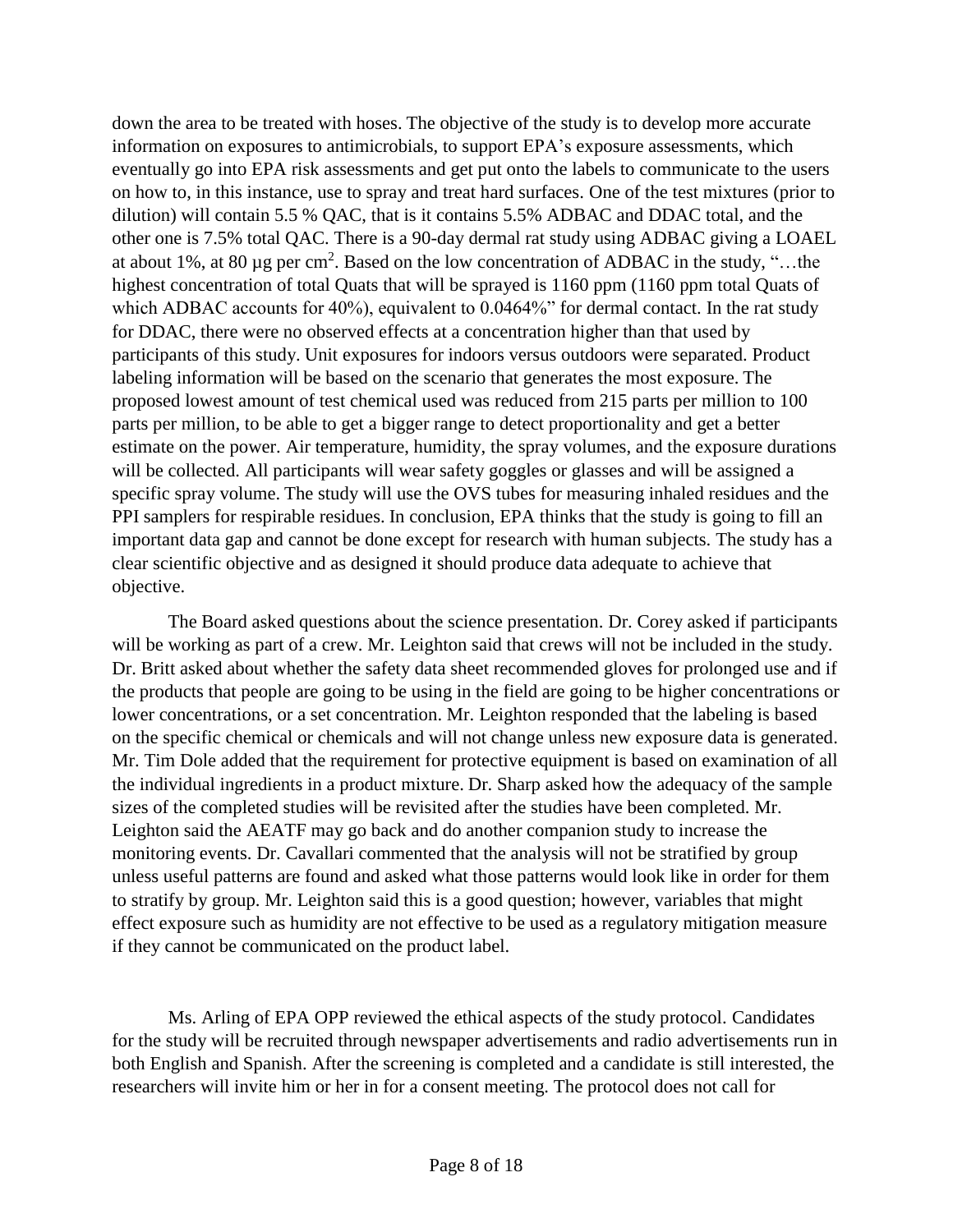targeting recruitment to any vulnerable populations and contains precautions to minimize any potential for coercion or undue influence. Criteria that apply to all scenarios include being at least 18 years old and good health relative to the task to be performed in each scenario, having adequate experience performing the task to be monitored, speaking and reading English or Spanish, not smoking or being willing to refrain during the test, and willing to wear all PPE specified in the protocol. Females will be screened for pregnancy and pregnant or nursing women as well as children will be excluded from participation. After the candidates have finished reading the consent form, a member of the study staff will review the consent materials orally. After a subject decides to participate, they must answer some questions about the study to demonstrate their comprehension of the consent materials. At this point, they can sign the consent form and complete the subject qualification worksheet. Subjects who would face increased risks from participation due to health conditions, allergies, and other factors will be excluded. To further minimize risks associated with performing the tasks, only those subjects with experience doing the type of work involved in the study would be eligible to participate. A medical professional will be onsite during each monitoring event. All subjects will be required to wear eye protection to participate, and all PPE will meet or exceed the minimum labeling requirements. Subjects in Scenarios 1B, 2B, 3A, and 3B will be required to use a NIOSHapproved respirator and will have a valid fit-test certification prior to participation. With EPA recommendations incorporated, the risk to subjects will be minimized in the design of the research and are reasonable in light of the likely benefits to society from the new data. The proposed compensation for subjects is adequate considering the inconvenience, missed employment opportunities, and travel to and from the test location. The protocol informed consent form, subject qualification form, and recruitment materials were reviewed and approved by Advarra IRB on February 20th, 2020. EPA recommends that the protocol and consent materials be revised to reflect any risks associated with COVID-19 and the precautions that will be taken to ensure the safety of subjects in research. EPA also recommends that the protocol consent and recruit materials be revised to include the electrostatic sprayer scenario, that as part of the screening, the researchers provide information about the types of equipment that will be available, and that the researchers consider enrolling or prioritizing enrollment of subjects who are familiar with using the available equipment in order to minimize the risks to subjects from using unfamiliar electrostatic sprayers. EPA recommends that the protocol and consent materials are revised as necessary to update the test substance and rate information, and then that the protocol and consent forms for scenarios 1A and 2A be revised to note that while respiratory protection is not required by the label, its use is optional for participating in the study, and then revising the protocol for scenario 1B to indicate that respiratory protection is required for all subjects to ensure their safety and because the sprayer pressure will not be known until the monitoring is occurring. EPA also recommends revising the telephone screening scripts to reflect the updated respirator requirements for each scenario and to ask subjects about their occupational practices and what equipment they use, and also clarifying in the protocol how Spanish-speaking subjects will complete the online medical questionnaire for respirator use. EPA concludes that if the Agency's comments are addressed and the amended protocol is approved by the overseeing IRB, this research is likely to meet the relevant ethical standards.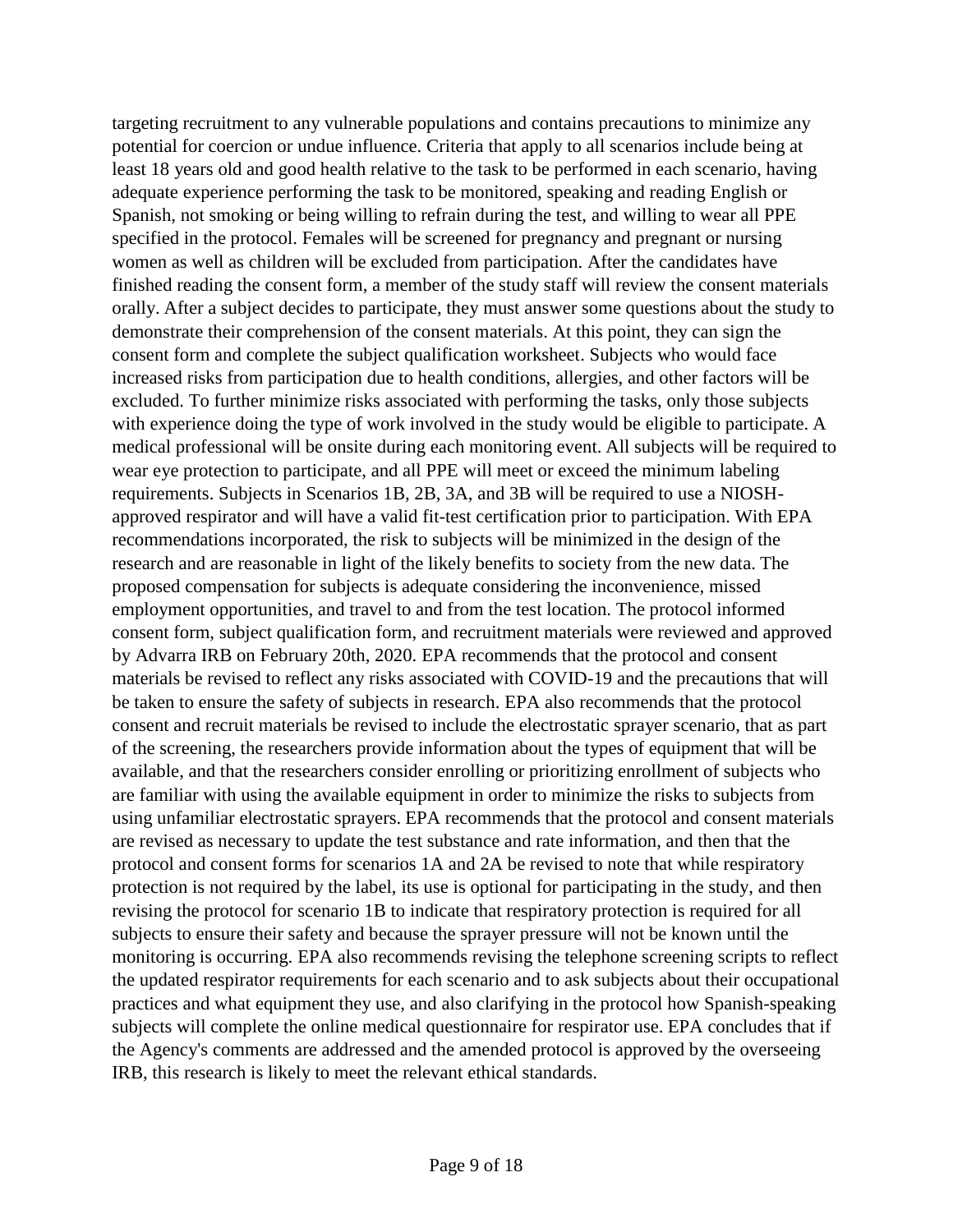The Board then asked questions regarding ethics review of the study. Dr, Cavallari asked if it is a recommendation that symptoms of COVID-19 be considered an exclusion criteria. Ms. Arling said that it would be prudent to specifically exclude anyone who has symptoms of COVID, but the protocol has eligibility criteria that requires the participant being in good general health. Dr. Cavallari also asked if EPA has thought about the recommendation of whether or not someone is COVID-19 positive, but remains without symptoms? Would that be something to consider as an exclusion criteria? Ms. Arling replied that she would welcome the Board's recommendation on this. Dr. Britt asked about allergies and sensitivities to chemical products are part of the inclusion criteria. Ms. Arling said it is a great suggestion to expand the exclusion criteria to specifically call out any respiratory allergies or sensitivities, if that is an area of concern. Dr. Milliken asked if subjects would be supplying their own respirators. Ms. Arling said that they can bring their own respirator if they can bring all the necessary documentation to show they are eligible, such as the fit-test certification documentation, otherwise the task force will provide the respirators and perform all the steps necessary to ensure that it can be worn safely.

There was a call for public comments but there were none.

The HSRB's scientific review was presented by Board members Drs. Corey and Britt. Dr. Britt said that they basically agree with the EPA science review, and would like to encourage continued collaboration with EPA to ensure sufficient study power. Dr. Britt said they agree that the updated hand wand sprayer data needed to be more reflective of the use of modern studies compared to the data that EPA already has for agricultural chemicals. Dr. Britt also said the inclusion of the measurements from the electrostatic sprayers is going to be useful for future and current applications for COVID-19. They also agree that the planned diversity is going to bias toward higher-exposure elements and that's good. They commented that subjects might also be instructed to avoid eating during their activities in the study. If they do eat, it is suggested that the protocol specify as to how the chemicals are lost due to this activity, for example, similar to the description of the restroom use by participants. Dr. Britt asked if it was possible that the use of consumer products containing the test compound, or compounds in general, like shampoos, or wipes, or deodorants might present an additional source of target analytics that might overestimate exposure. Dr. Corey said that rinsing the residues from hands could cause some aerosolization that could spread to other parts of the body, or splashing, or something that might also unexpectedly increase for certain parts of the body and asked whether that was anything that needed to be addressed or whether that should be fine with the assumptions that EPA has addressed. Dr. Cavallari said she would be in agreement that the cleaning of the hands would likely result in a big decrease in dermal exposure from the hands and that, by not including it, they may be missing some of that aerosolization or other exposure areas, but that the protocol should proceed as planned. Dr. Cavallari suggested that the recommendation might just be to recognize that, while it is likely protective and capturing the exposure, it may not be capturing the exposure to other parts of the body.

The Board's statistical review was given by Dr. Ann Um. Dr. Um said that if all the assumptions are met, the researchers can do ANOVA and linear regression analysis. Overall, the EPA recommendations are reasonable, and the statistical analyses are appropriate. Dr. Julia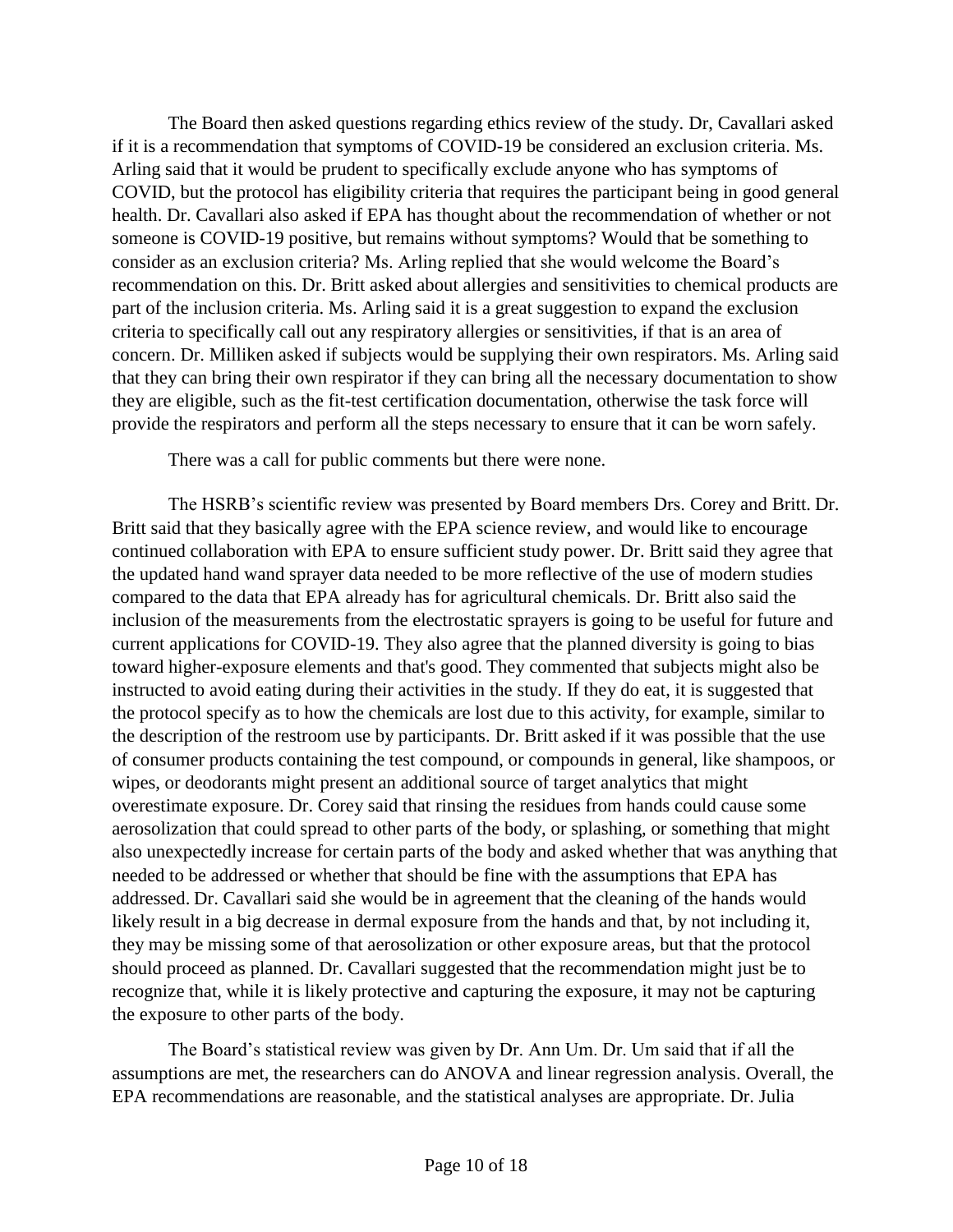Sharp said it might be useful to perform sub-analysis of the scenarios to identify patterns, and then the sample sizes, and the post hoc sample size calculations that will be used to inform future studies. The Board voted unanimously in favor to the following response to the science charge question: "The research presented in the protocol, a study for a measurement of potential dermal and inhalation exposure during pressurized hand wand spraying of antimicrobial products and the study addendum, addition of electrostatic sprayers, is likely to generate scientifically reliable data useful for the assessment of exposures of those who apply products containing antimicrobial pesticides using hand wand or electrostatic sprayers, given the comments and recommendations provided by the EPA and HSRB are adequately addressed."

Dr. Mark Aulisio presented the HSRB's ethics review of the study. Dr. Aulisio concurred with the EPA ethics review that the study, if it is done with each item and the EPA ethics recommendations having been addressed adequately, will be in substantial compliance with 40 CFR, sub-part K, and sub-part L. Dr. Cavallari asked if there is a recommended experience level for the electrostatic sprayer participants of the study. Ms. Leah Rosenheck said for this type of a study with this type of equipment, that probably even a month's worth of experience would be sufficient. Dr. Aulisio suggested that training with electrostatic spraying should be sufficient. Dr. Allen said that it would be appropriate to exclude someone from the study who has symptoms of COVID. Dr. Allen also recommended that phone screening for COVID should be followed up with additional screening. The Board voted unanimously in favor of the following response to the ethics charge question: "The research proposed in the protocol, a study for measurement of potential dermal and inhalation setting during pressurized hand wand spraying of antimicrobial products, the study addendum, addition of electrostatic sprayers, and the related documents are likely to meet the applicable requirements of 40 CFR Part 26, Subparts K and L, given he recommendations of the EPA and HSRB are adequately considered."

This concluded the Board's session for July 22, 2020 and the meeting was adjourned.

10/21/20

Respectfully submitted:

Thomas J. O'Farrell Thomas O'Farrell, Ph.D. Designated Federal Officer Human Studies Review Board United States Environmental Protection Agency

Certified to be true by:

Jennifer Cavallari, Sc.D. Chair Human Studies Review Board United States Environmental Protection Agency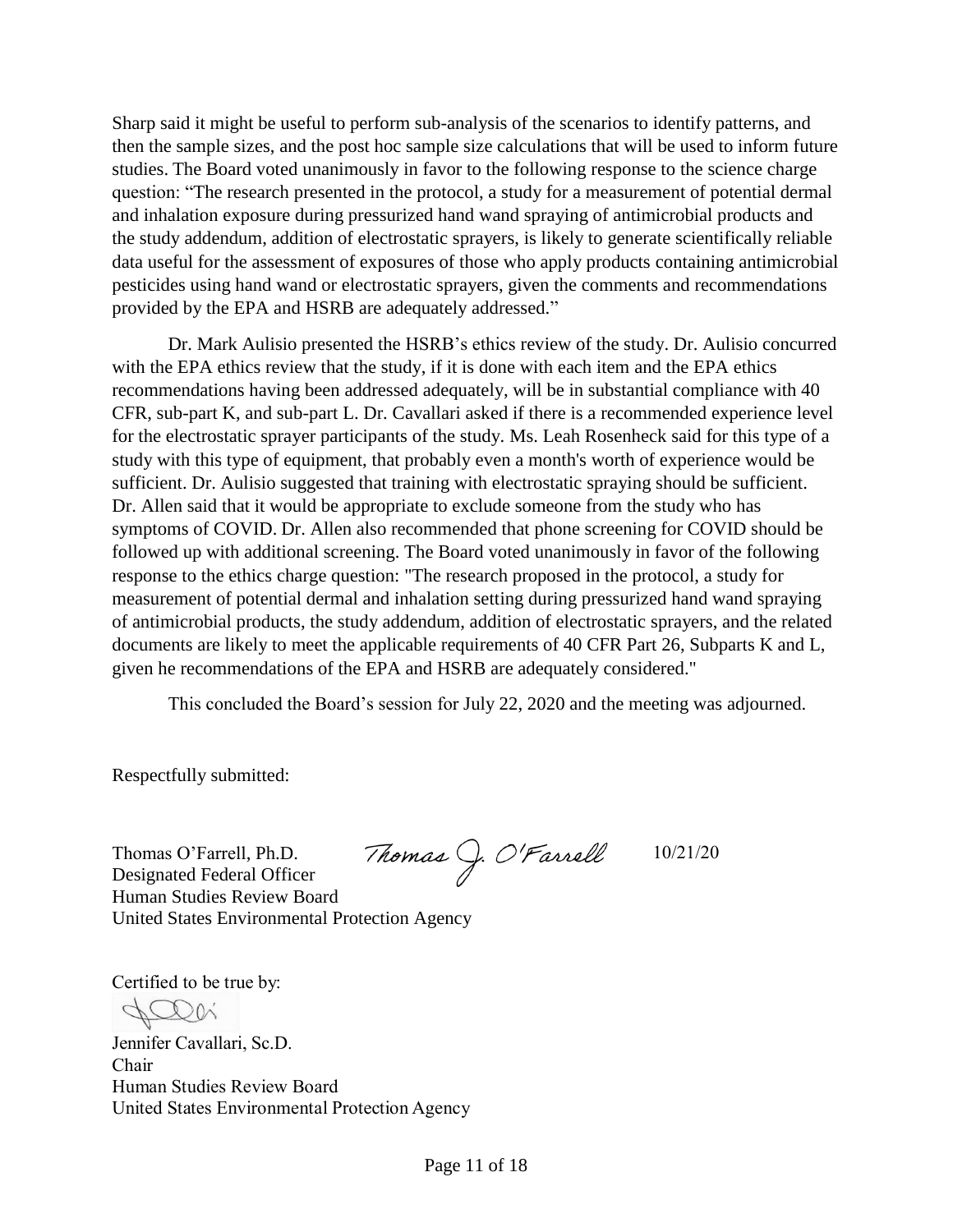**NOTE AND DISCLAIMER:** The minutes of this public meeting reflect diverse ideas and suggestions offered by Board members during the course of deliberations within the meeting. Such ideas, suggestions and deliberations do not necessarily reflect definitive consensus advice from the Board members. The reader is cautioned to not rely on the minutes to represent final, approved, consensus advice and recommendations offered to the Agency. Such advice and recommendations may be found in the final report prepared and transmitted to the EPA Science Advisor following the public meeting.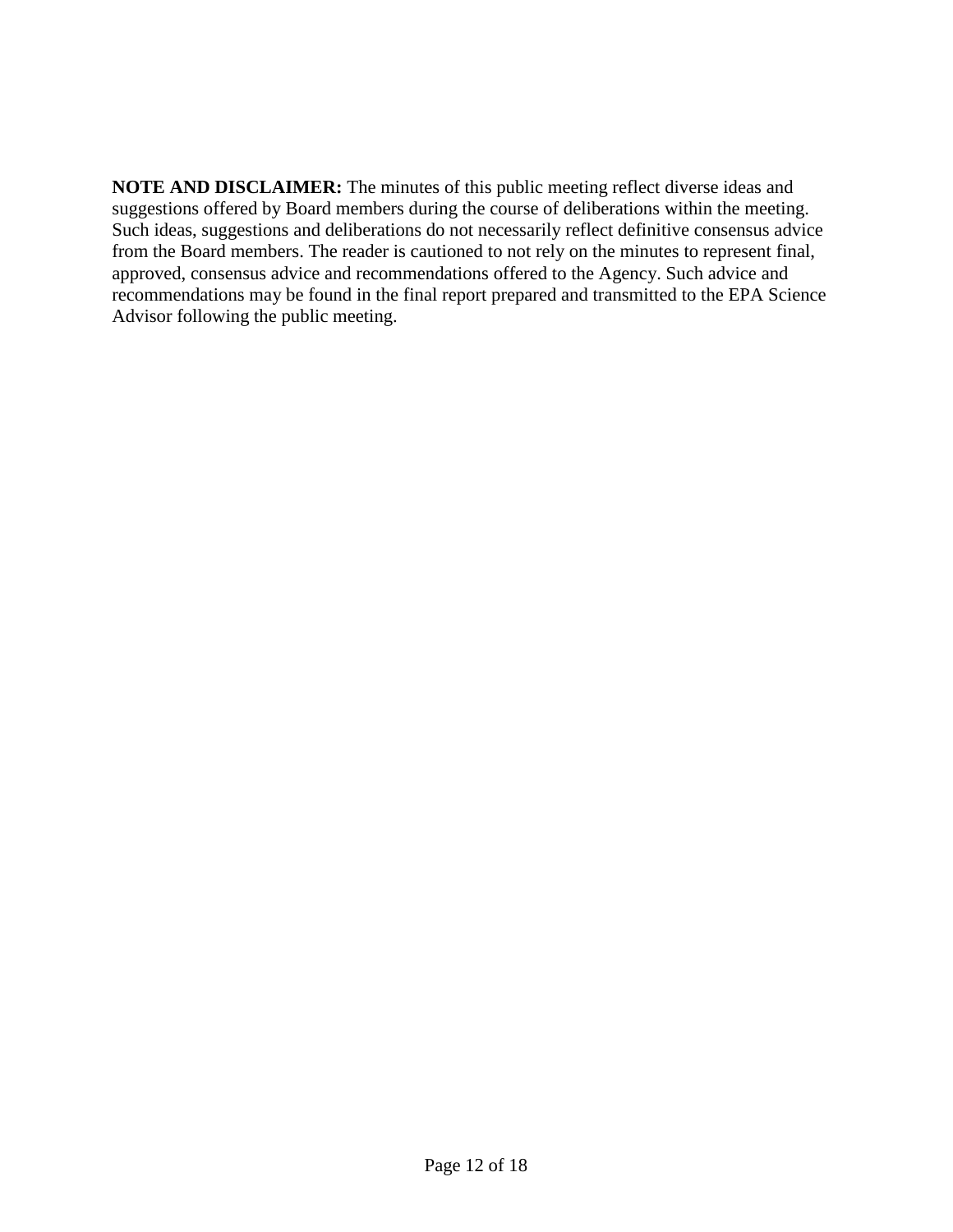### **Attachment A EPA HUMAN STUDIES REVIEW BOARD MEMBERS**

# **Chair**

Jennifer Cavallari, Sc.D., CIH Associate Professor Department of Public Health Science University of Connecticut School of Medicine Farmington, CT

# **Vice Chair**

Alesia Ferguson, Ph.D. Associate Professor Department of Built Environment North Carolina A&T University Greensboro, NC

# **Members**

Janice Britt, Ph.D. Managing Scientist ToxStrategies, Inc. Tallahassee, FL

Lisa Corey, Ph.D. Toxicologist Intertox, Inc. Seattle, WA

George Milliken, Ph.D. Consultant Milliken Consultants Manhatten, KS

Thomas Lewandowski, Ph.D Principal Gradient Seattle, WA

Mark Aulisio, Ph.D. Professor Case Western Reserve University Cleveland, OH

Albert J. Allen, M.D., Ph.D. Senior Medical Fellow Eli Lilly Indianapolis, IN

Eun Um, Ed.D. President and CEO AMSTAT Consulting Bethesda, MD

Julia Sharp, Ph.D. Associate Professor Colorado State University Fort Collins, CO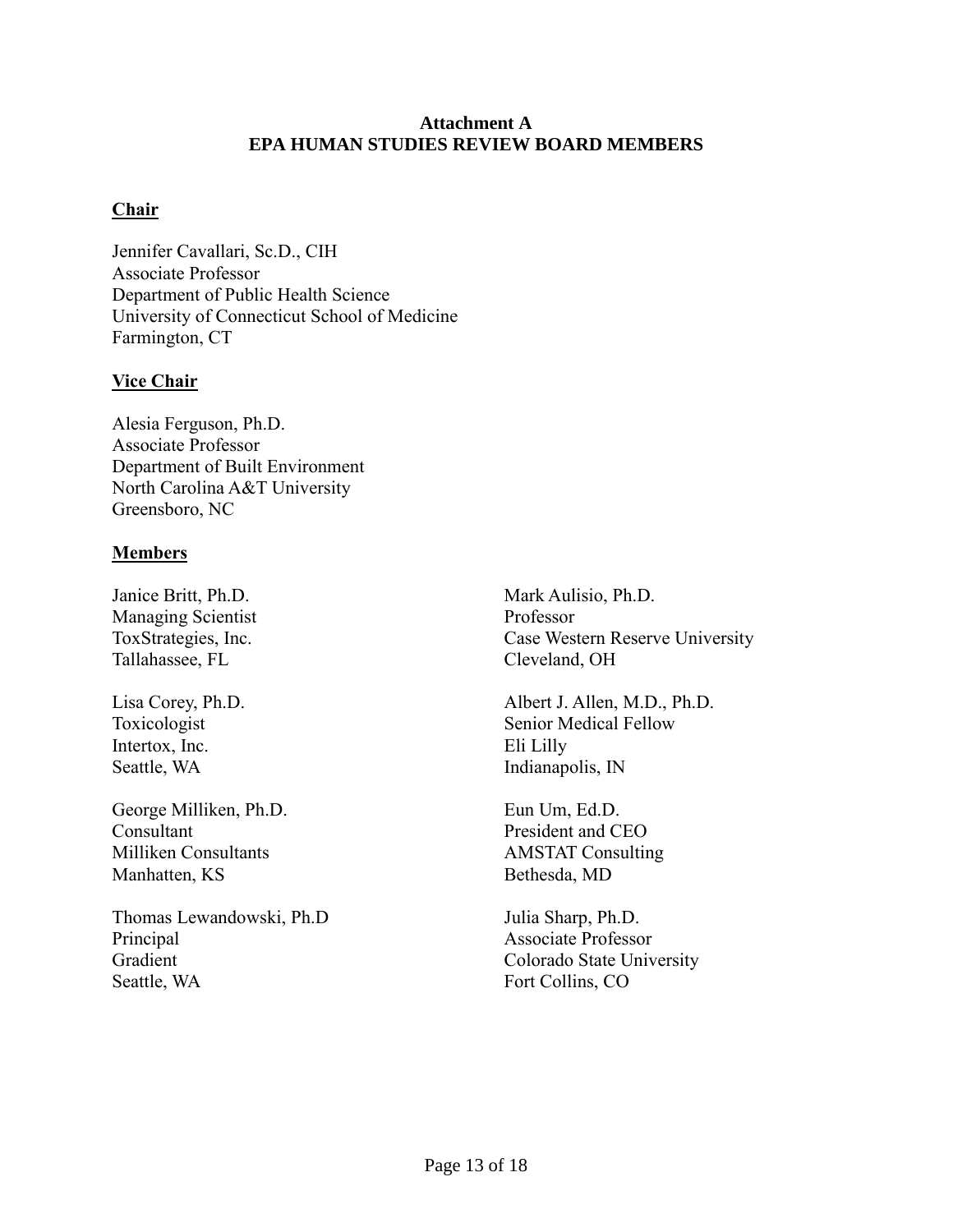Lindsay McNair, M.D., Ph.D. Chief Medical Officer WIRB-Copernicus Princeton, NJ

# **Consultants to the Board**

Kendra L. Lawrence, Ph.D., BCE, PMP Health Sciences Product Manager U.S. Army Medical Materiel Development Activity Fort Detrick, MD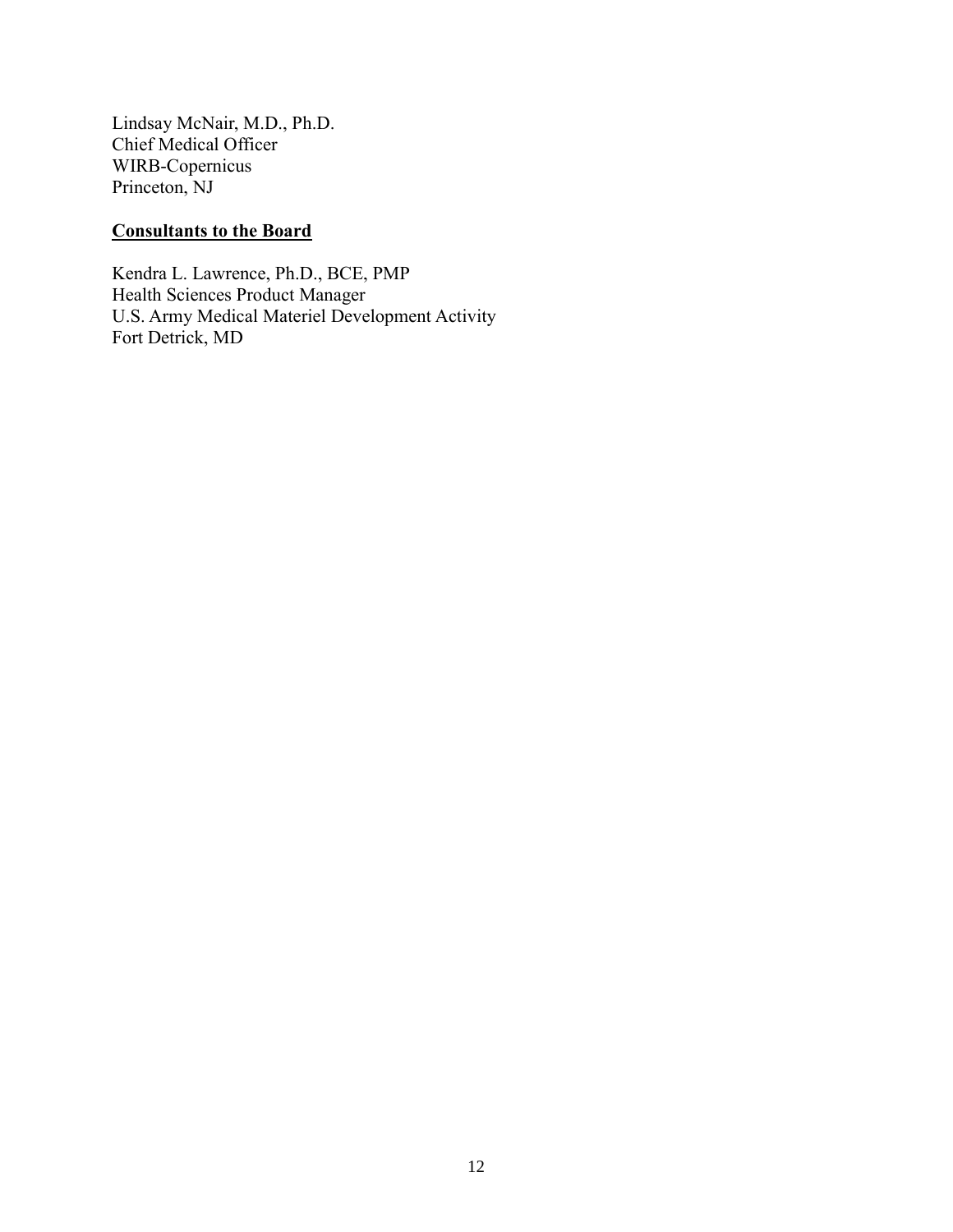### **Attachment B Federal Registers Notice Announcing Meetings**

#### **ENVIRONMENTAL PROTECTION AGENCY**

**[FRL-10010-72-ORD]**

**Human Studies Review Board; Notification of Public Meetings**

**AGENCY:** Environmental Protection Agency (EPA).

**ACTION:** Notice.

**SUMMARY:** The Environmental Protection Agency (EPA), Office of Research and Development announces two separate public meetings of the Human Studies Review Board (HSRB) to advise the Agency on the ethical and scientific review of research involving human subjects.

\_\_\_\_\_\_\_\_\_\_\_\_\_\_\_\_\_\_\_\_\_\_\_\_\_\_\_\_\_\_\_\_\_\_\_\_\_\_\_\_\_\_\_\_\_\_\_\_\_\_\_\_\_\_\_\_\_\_\_\_\_\_\_\_\_\_\_\_\_\_\_\_\_\_\_\_

**DATES:** A two-day virtual public meeting will be held on Tuesday, July 21, 2020 and Wednesday, July 22, 2020, both from 1:00 p.m. to approximately 5:30 p.m. Eastern Time. A separate, subsequent teleconference meeting is planned for Thursday, September 17, 2020, from 2:00 p.m. to approximately 3:30 p.m. Eastern Time for the HSRB to finalize its Report of the July 21 and 22, 2020 meeting.

**ADDRESSES**: All of these meetings will be conducted entirely virtually and by telephone. For detailed access information visit the HSRB Website: [https://www.epa.gov/osa/human-studies](https://www.epa.gov/osa/human-studies-review-board)[review-board.](https://www.epa.gov/osa/human-studies-review-board)

**FOR FURTHER INFORMATION CONTACT:** Any member of the public who wishes to receive further information should contact the HSRB Designated Federal Official (DFO), Thomas O'Farrell at the following telephone number: (202) 564-8451 or by email address at: ofarrell.thomas@epa.gov.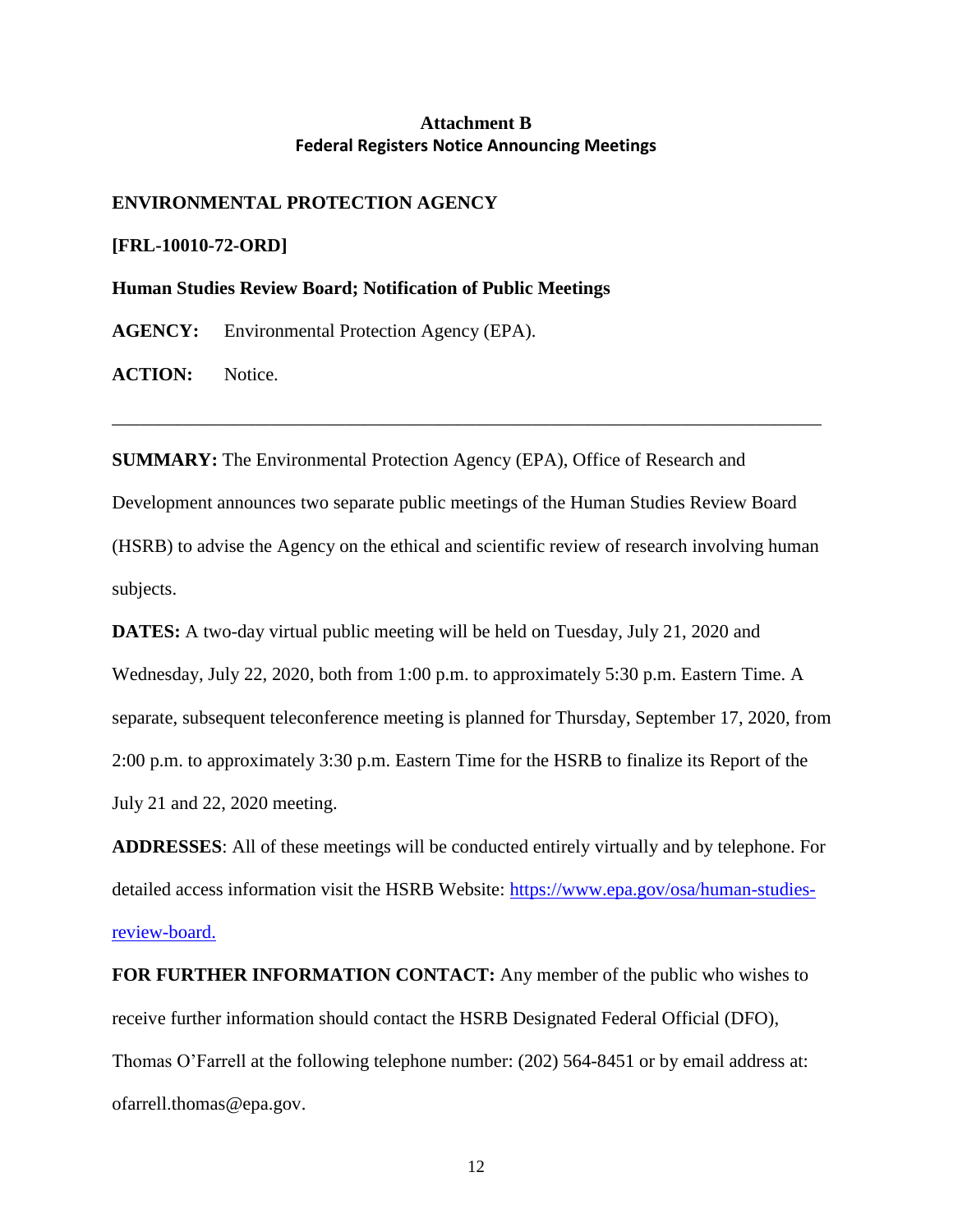#### **SUPPLEMENTARY INFORMATION:**

**Meeting access:** These meetings will be open to the public. The full agenda with access information and meeting materials will be available at the HSRB Website:

[https://www.epa.gov/osa/human-studies-review-board.](https://www.epa.gov/osa/human-studies-review-board) For questions on document availability, or if you do not have access to the Internet, consult with the DFO, Thomas O'Farrell, listed under FOR FURTHER INFORMATION CONTACT**.**

*Special accommodations*. For information on access or services for individuals with disabilities, or to request accommodation of a disability, please contact the DFO listed under FOR FURTHER INFORMATION CONTACT at least 10 days prior to the meeting to give EPA as much time as possible to process your request.

#### **How May I Participate in this Meeting?**

The HSRB encourages the public's input. You may participate in these meetings by following the instructions in this section.

**1. Oral comments.** To pre-register to make oral comments, please contact the DFO, Thomas O'Farrell, listed under FOR FURTHER INFORMATION CONTACT. Requests to present oral comments during the meeting will be accepted up to Noon Eastern Time on Tuesday, July 14, 2020, for the July 21 and 22, 2020 meeting and up to Noon Eastern Time on Thursday, September 10, 2020 for the September 17, 2020 meeting. To the extent that time permits, interested persons who have not pre-registered may be permitted by the HSRB Chair to present oral comments during either meeting at the designated time on the agenda. Oral comments before the HSRB are generally limited to five minutes per individual or organization. If additional time is available, further public comments may be possible.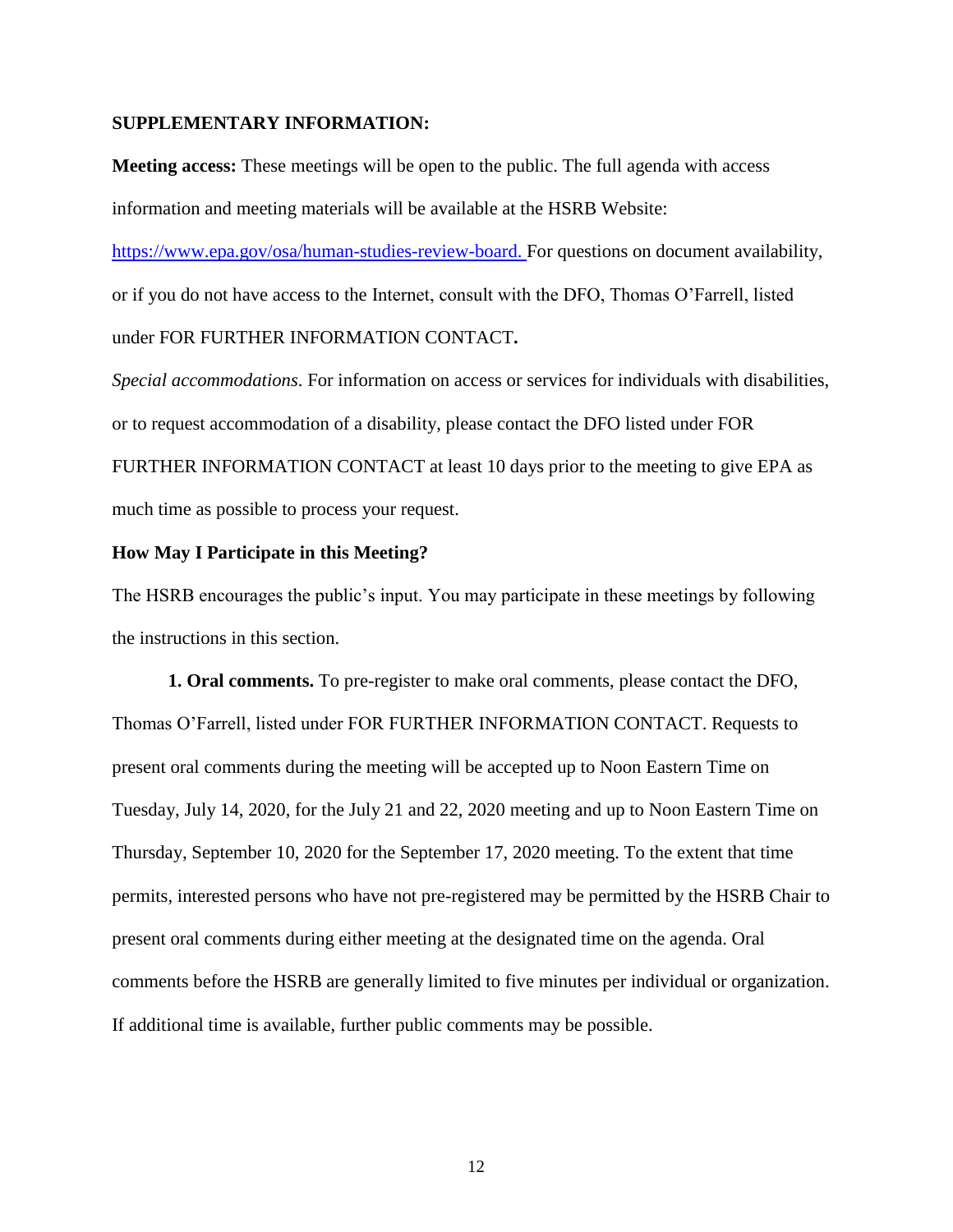**2. Written comments.** Submit your written comments prior to the meetings. For the Board to have the best opportunity to review and consider your comments as it deliberates, you should submit your comments via email by Noon Eastern Time on Tuesday, July 14, 2020, for the July 21 and 22, 2020 meeting and by Noon Eastern Time on Thursday, September 10, 2020 for the September 17, 2020 meeting. If you submit comments after these dates, those comments will be provided to the HSRB members, but you should recognize that the HSRB members may not have adequate time to consider your comments prior to their discussion. You should submit your comments to the DFO, Thomas O'Farrell listed under FOR FURTHER INFORMATION CONTACT. There is no limit on the length of written comments for consideration by the HSRB.

#### **Background**

The HSRB is a Federal advisory committee operating in accordance with the Federal Advisory Committee Act 5 U.S.C. App.2 § 9. The HSRB provides advice, information, and recommendations on issues related to scientific and ethical aspects of third-party human subjects research that are submitted to the Office of Pesticide Programs (OPP) to be used for regulatory purposes.

**Topic for discussion.** On July 21, 2020, the HSRB will review a completed study from Citrefine International Limited titled "A single group trial to determine the complete protection time of an insect repellent formulation containing 30% Citriodiol ® (Oil of Lemon Eucalyptus) against three species of ticks". On July 22, 2020, the HSRB will review a protocol from the Antimicrobial Exposure Assessment Task Force II titled "A Study for Measurement of Potential Dermal and Inhalation Exposure During Pressurized Hand-Wand Spraying of Antimicrobial Products".

12